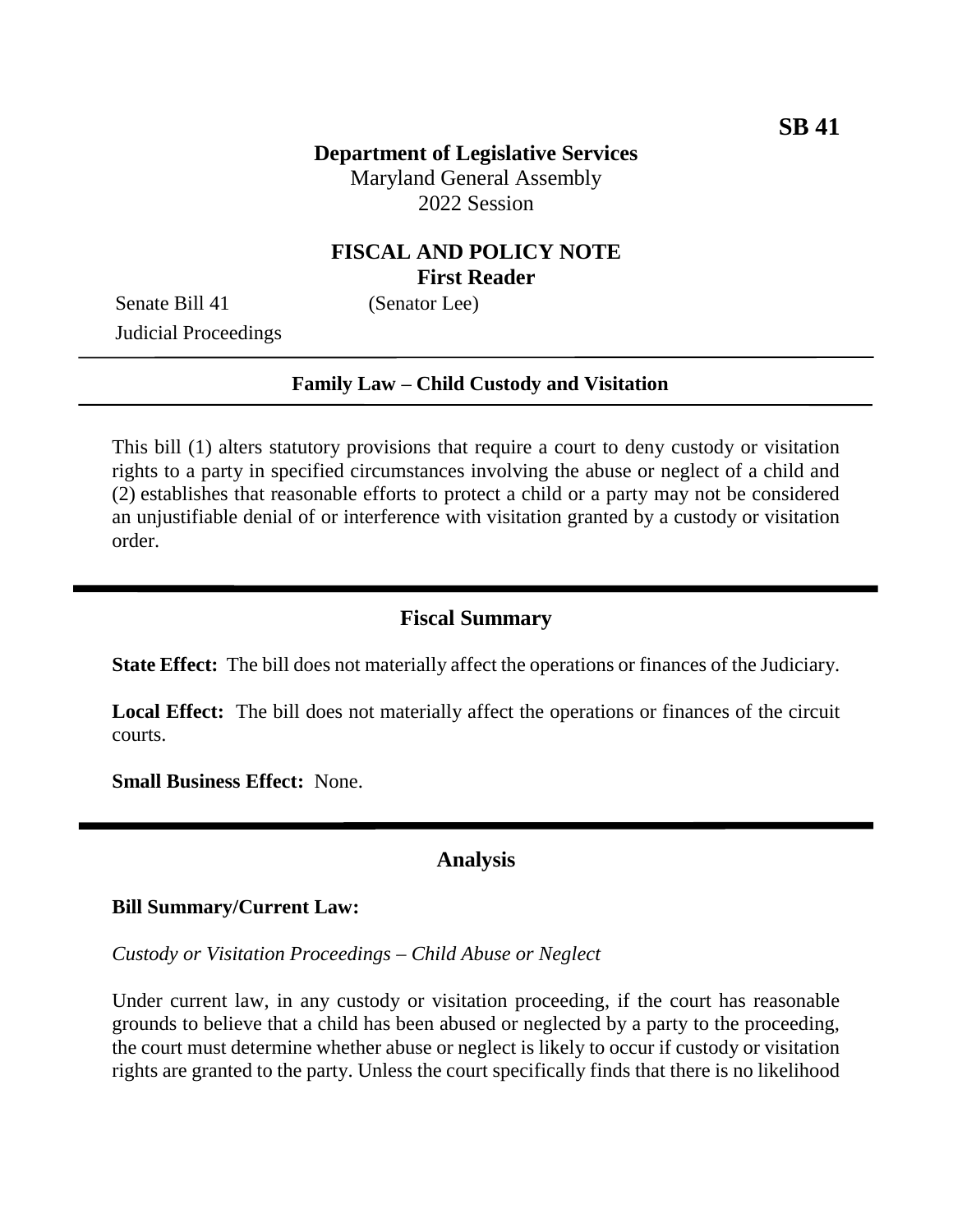of further child abuse or neglect by the party, the court must deny custody or visitation rights to that party. However, the court is authorized under current law to approve a supervised visitation arrangement that assures the safety and physiological, psychological, and emotional well-being of the child.

The bill alters these provisions to instead establish that in any custody or visitation proceeding, the court must deny custody or visitation rights to a party if the court finds by a preponderance of the evidence that a child has been abused or neglected by the party unless the court (1) specifically finds that there is no likelihood of further child abuse or neglect by the party and (2) states with specificity the reasons for the finding. A court may approve a supervised visitation arrangement if the arrangement (1) specifically takes into account the type of child abuse or neglect, including whether any child abuse was emotional, physical, or sexual and (2) assures the safety and the physiological, psychological, and emotional well-being of the child.

### *Denial or Interference with Visitation*

Under current law, if the court determines that a party to a custody or visitation order has unjustifiably denied or interfered with visitation granted by a custody or visitation order, the court may, in addition to any other remedy available and in a manner consistent with the best interests of the child, take any or all of specified actions, including assessing costs or counsel fees against the party who has unjustifiably denied or interfered with visitation rights. The bill establishes that any reasonable effort to protect a child or a party to a custody or visitation order from the other party may not be considered an unjustifiable denial or interference.

**Additional Comments:** The bill implements recommendations of the Workgroup to Study Child Custody Court Proceedings Involving Child Abuse or Domestic Violence Allegations. The workgroup, chaired by the Secretary of State, submitted its final [report](http://dlslibrary.state.md.us/publications/DLS/TF/SB567Ch52(2019)_2020.pdf) in September 2020.

## **Additional Information**

**Prior Introductions:** SB 57 of 2021, as amended, passed the Senate and was referred to the House Rules and Executive Nominations Committee, but no further action was taken. Its cross file, HB 748, a similar bill as amended, was referred to the Senate Judicial Proceedings Committee, but no further action was taken.

**Designated Cross File:** HB 104 (Delegate Atterbeary) - Judiciary.